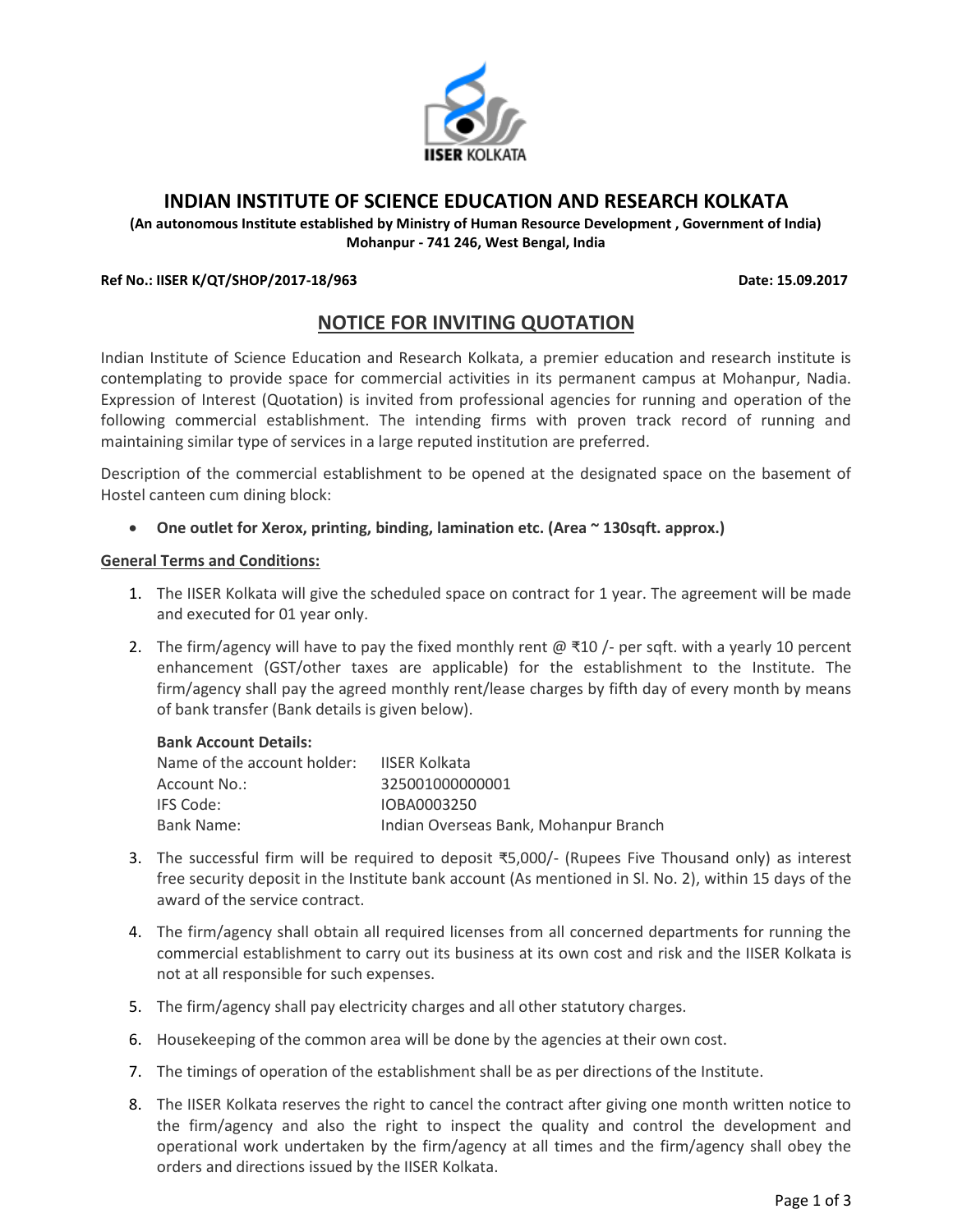- 9. Complete hygiene and cleanliness have to be maintained in the premises. Any litter thrown anywhere in the area due to activities of the firm/agency has to be cleared/collected by the firm/agency only.
- 10. Selling & use of alcohol, tobacco products is completely banned in the premises.
- 11. Any other conditions found necessary by the Institute management shall be included in the agreement thereafter.
- 12. The above Terms and Conditions are to be included in the agreement.

The quotation in the prescribed proforma (Annexure-I) complete in all respects should be submitted in a sealed cover by super scribing the envelope with "Quotation of outlet for photocopy, printing, binding, lamination, etc (Area 130sqft.) at IISER Kolkata" along with Trade License, Tax returns and other relevant enclosures as applicable to such service.

Firm/Agency agreeing the above terms and conditions, satisfying the above eligibility conditions and interested in running the above activities should submit the quotation on or before **21.09.2017** A/N, to the following address:

## **The Registrar**

**Indian Institute Of Science Education and Research Kolkata Mohanpur - 741 246, West Bengal, India Kind attention: Assistant Registrar (Estt.)**

## **Note**:

- All papers of the Quotation should be signed and stamped by the authorized signatory of the company/firm.
- The Quotation received after the last date and time shall not be entertained. IISER Kolkata shall not be responsible for postal delay/loss.
- IISER Kolkata reserves the right to accept or reject any Quotation without assigning any reason, and any liability or obligation to inform the effected firms is not binding.
- The other detailed terms and conditions for running the commercial establishment will be provided at the time of interview/award of work which may also be based on the proposals.